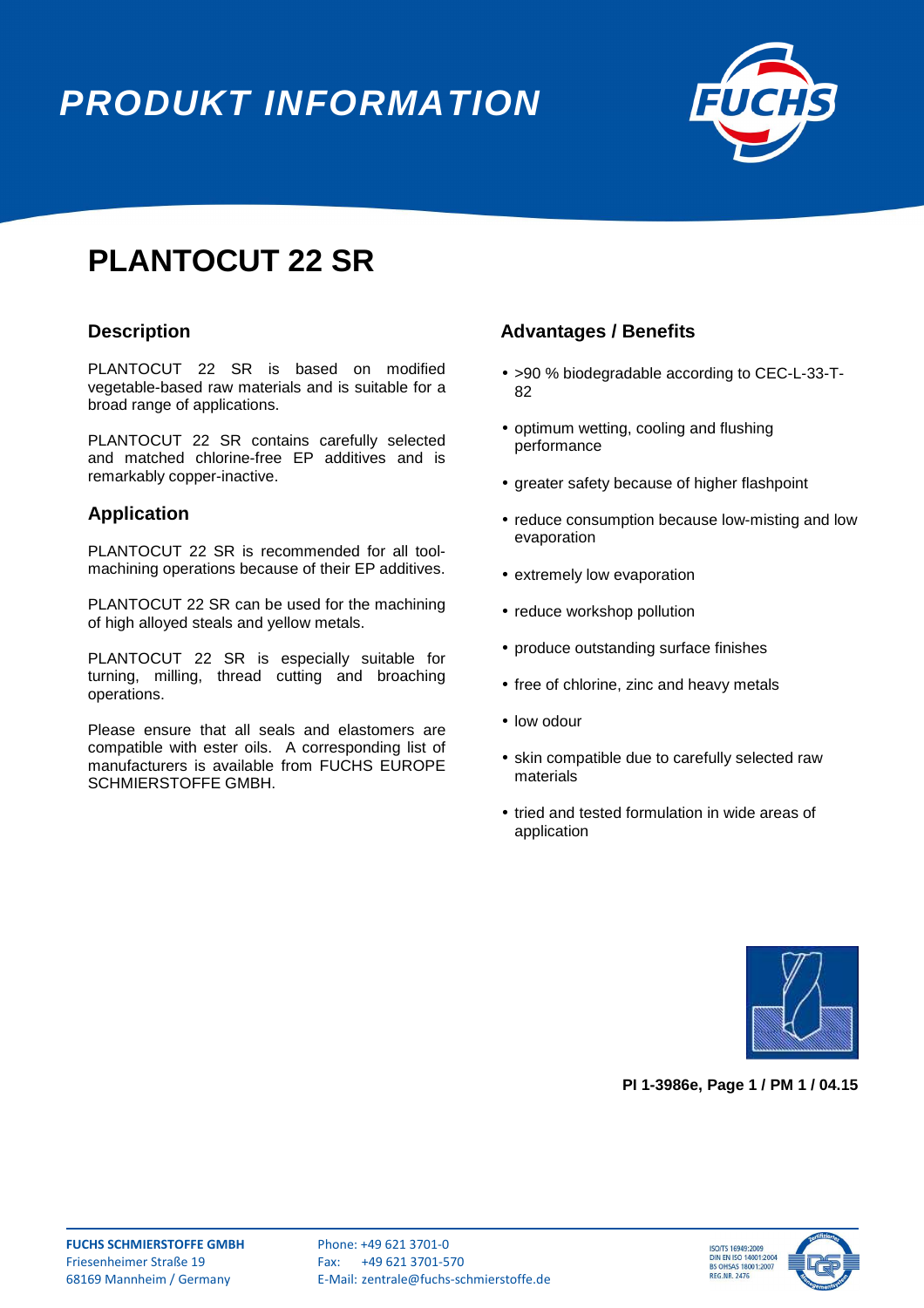**PRODUKT INFORMATION**



### **PLANTOCUT 22 SR**

#### **Typical chemical and physical properties**

| <b>Property</b>                       | Unit               | Data       | <b>Test method</b>     |
|---------------------------------------|--------------------|------------|------------------------|
|                                       |                    |            |                        |
| Density at 15 $\mathbb C$             | g/ml               | 0.90       | <b>DIN 51 757</b>      |
| Color                                 | <b>ASTM</b>        | 0.5        | <b>DIN ISO 2049</b>    |
| Kinematic viscosity at 40 $\mathbb C$ | mm <sup>2</sup> /s | 22         | DIN 51 562-1           |
| Flash point                           | C                  | 215        | <b>DIN ISO 2592</b>    |
| Neutralization number                 | mgKOH/g            | 0.4        | DIN 51 558             |
| Copper corrosion                      | degree             | 1-100A3    | <b>DIN EN ISO 2160</b> |
| Pourpoint                             | C                  | $\leq -10$ | <b>DIN ISO 3016</b>    |
| Four ball apparatus                   | N                  | 3200       | DIN 51 350             |

As regards application, please observe current German VDI Guidelines 3035, 3397 Sections 1 – 3 for perfect results.

**Storage conditions**: Protect from frost!

**PI 1-3986e / Page 2 / 04.15**